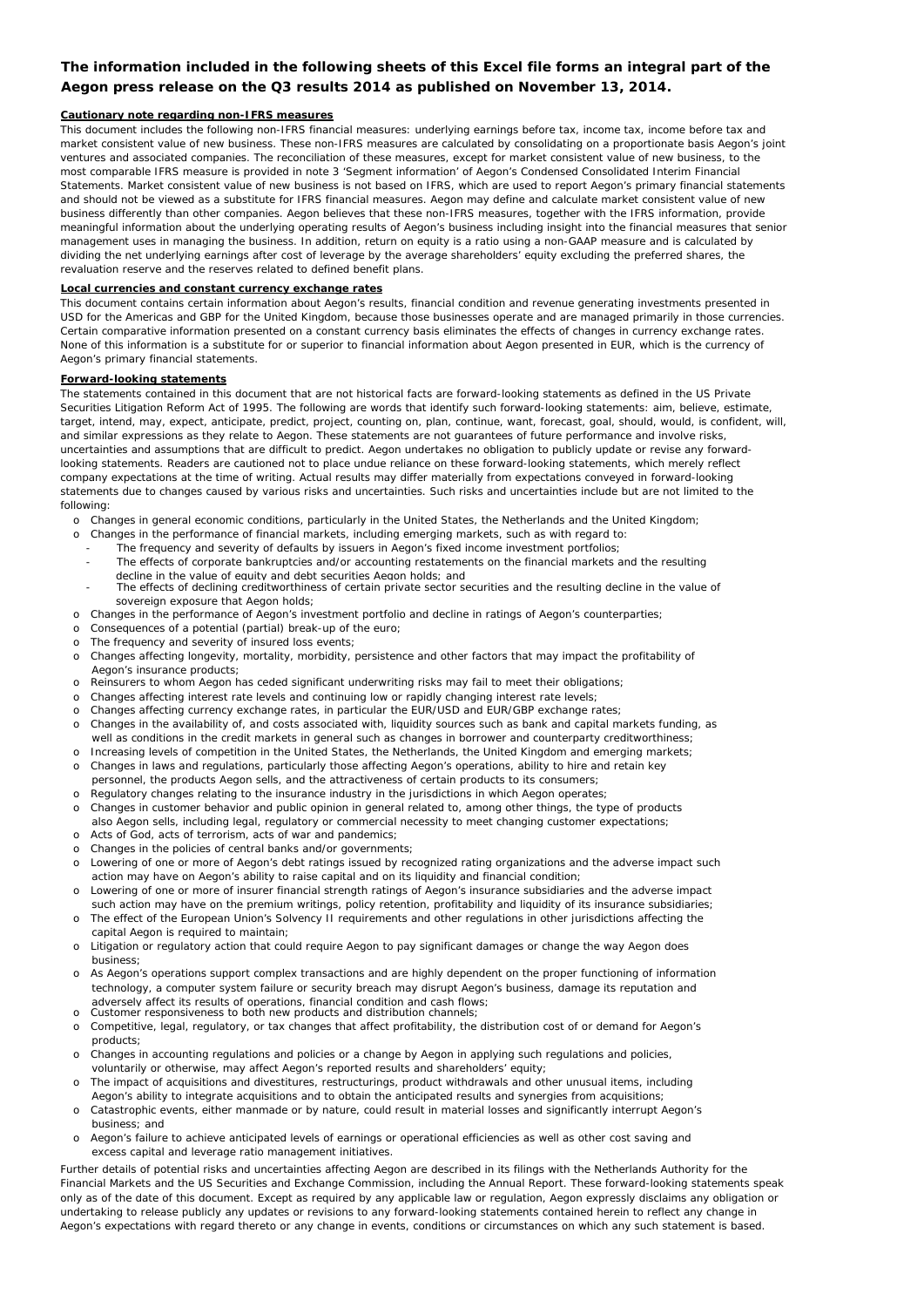| Key performance indicators              |       |                     |                     |      |         |      |                 |                 |      |
|-----------------------------------------|-------|---------------------|---------------------|------|---------|------|-----------------|-----------------|------|
| amounts in EUR millions b)              | Notes | O <sub>3</sub> 2014 | O <sub>2</sub> 2014 | %    | 03 2013 | %    | <b>YTD 2014</b> | <b>YTD 2013</b> | %    |
| Underlying earnings before tax          |       | 291                 | 514                 | (43) | 550     | (47) | 1,303           | 1,495           | (13) |
| Net income                              |       | 52                  | 343                 | (85) | 236     | (78) | 787             | 700             | 12   |
| <b>Sales</b>                            | 2     | 2.333               | 2.066               | 13   | 1,697   | 38   | 6.485           | 5,410           | 20   |
| Market consistent value of new business | 3     | 192                 | 221                 | (13) | 285     | (33) | 636             | 719             | (12) |
| Return on equity                        | 4     | 5.0%                | 8.8%                | (44) | 11.0%   | (55) | 7.2%            | 8.8%            | (18) |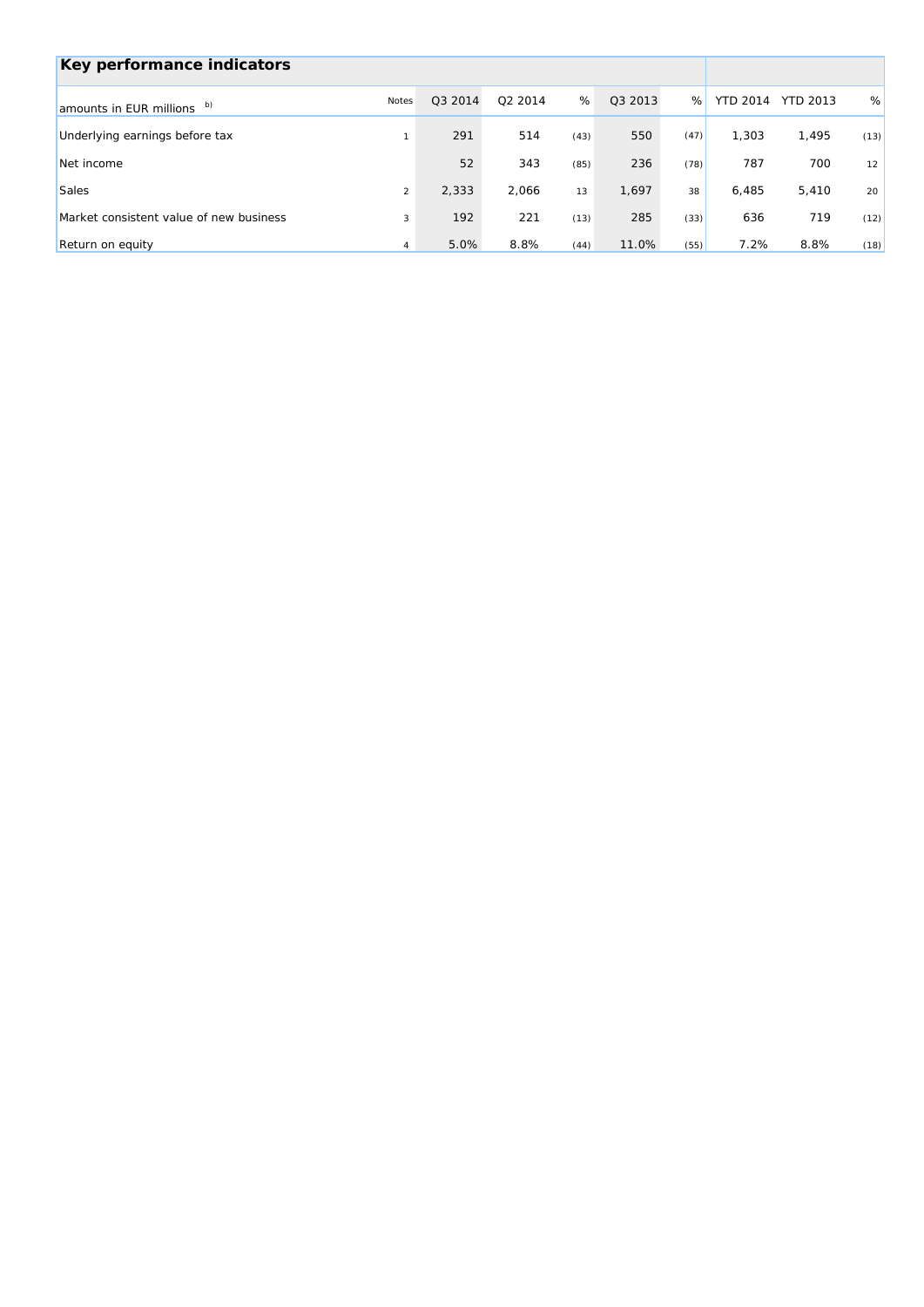| Financial overview <sup>c)</sup>                     |       |         |         |                |         |                     |                 |                 |       |
|------------------------------------------------------|-------|---------|---------|----------------|---------|---------------------|-----------------|-----------------|-------|
| <b>EUR</b> millions                                  | Notes | Q3 2014 | Q2 2014 | %              | Q3 2013 | %                   | <b>YTD 2014</b> | <b>YTD 2013</b> | %     |
|                                                      |       |         |         |                |         |                     |                 |                 |       |
| Underlying earnings before tax                       |       |         |         |                |         |                     |                 |                 |       |
| Americas                                             |       | 134     | 331     | (60)           | 367     | (64)                | 767             | 1,015           | (24)  |
| The Netherlands                                      |       | 127     | 131     | (3)            | 114     | 11                  | 386             | 330             | 17    |
| United Kingdom                                       |       | 28      | 32      | (12)           | 22      | 21                  | 86              | 67              | 28    |
| New Markets                                          |       | 40      | 62      | (36)           | 72      | (45)                | 163             | 181             | (10)  |
| Holding and other                                    |       | (37)    | (41)    | 10             | (25)    | (46)                | (99)            | (98)            | (2)   |
| Underlying earnings before tax                       |       | 291     | 514     | (43)           | 550     | (47)                | 1,303           | 1,495           | (13)  |
| Fair value items                                     |       | (296)   | (263)   | (13)           | (457)   | 35                  | (675)           | (1,022)         | 34    |
| Realized gains / (losses) on investments             |       | 85      | 198     | (57)           | 202     | (58)                | 392             | 395             | (1)   |
| Net impairments                                      |       | 5       | (3)     | ÷,             | (46)    |                     | (6)             | (121)           | 95    |
| Other income / (charges)                             |       | (29)    | (14)    | (109)          | (42)    | 31                  | (49)            | (19)            | (157) |
| Run-off businesses                                   |       | (31)    | (1)     |                | 2       |                     | (18)            | 7               |       |
| Income before tax                                    |       | 23      | 432     | (95)           | 209     | (89)                | 947             | 735             | 29    |
| Income tax                                           |       | 29      | (88)    |                | 27      | 7                   | (160)           | (35)            |       |
| Net income                                           |       | 52      | 343     | (85)           | 236     | (78)                | 787             | 700             | 12    |
|                                                      |       |         |         |                |         |                     |                 |                 |       |
| Net income / (loss) attributable to:                 |       |         |         |                |         |                     |                 |                 |       |
| Equity holders of Aegon N.V.                         |       | 52      | 343     | (85)           | 236     | (78)                | 787             | 699             | 13    |
| Non-controlling interests                            |       |         |         |                |         | (50)                |                 | $\mathbf{1}$    | (82)  |
| Net underlying earnings                              |       | 235     | 382     | (38)           | 476     | (51)                | 987             | 1,181           | (16)  |
| Commissions and expenses                             |       | 1,398   | 1,471   | (5)            | 1,452   | (4)                 | 4,296           | 4,403           | (2)   |
| of which operating expenses                          | 9     | 826     | 810     | $\overline{a}$ | 818     | $\mathcal{I}$       | 2,415           | 2,437           | (1)   |
|                                                      |       |         |         |                |         |                     |                 |                 |       |
| <b>New life sales</b>                                |       |         |         |                |         |                     |                 |                 |       |
| Life single premiums                                 |       | 1,806   | 1,247   | 45             | 1,282   | 41                  | 4,115           | 4,425           | (7)   |
| Life recurring premiums annualized                   |       | 372     | 386     | (4)            | 283     | 31                  | 1,111           | 988             | 12    |
| Total recurring plus 1/10 single                     |       | 552     | 511     | 8              | 412     | 34                  | 1,522           | 1,431           | 6     |
| <b>New life sales</b>                                |       |         |         |                |         |                     |                 |                 |       |
| Americas                                             | 10    | 141     | 125     | 13             | 116     | 22                  | 382             | 350             | 9     |
| The Netherlands                                      |       | 99      | 37      | 165            | 23      |                     | 169             | 111             | 53    |
| United Kingdom                                       |       | 250     | 278     | (10)           | 222     | 13                  | 777             | 800             | (3)   |
| New markets                                          | 10    | 61      | 71      | (13)           | 51      | 20                  | 194             | 170             | 14    |
| Total recurring plus 1/10 single                     |       | 552     | 511     | 8              | 412     | 34                  | 1,522           | 1,431           | 6     |
| New premium production accident and health insurance |       | 241     | 235     | $\overline{a}$ | 167     | 44                  | 737             | 565             | 30    |
| New premium production general insurance             |       | 16      | 17      | (7)            | 16      | $\boldsymbol{\eta}$ | 51              | 44              | 16    |
|                                                      |       |         |         |                |         |                     |                 |                 |       |
| Gross deposits (on and off balance)                  |       |         |         |                |         |                     |                 |                 |       |
| Americas                                             | 10    | 7,053   | 8,524   | (17)           | 7,957   | (11)                | 24,085          | 21,362          | 13    |
| The Netherlands                                      |       | 716     | 591     | 21             | 278     | 158                 | 1,793           | 1,009           | 78    |
| United Kingdom                                       |       | 90      | 70      | 28             | 99      | (10)                | 214             | 219             | (3)   |
| New markets                                          | 10    | 7.382   | 3.844   | 92             | 2.690   | 175                 | 15.655          | 11,108          | 41    |
| <b>Total gross deposits</b>                          |       | 15,242  | 13,029  | 17             | 11,024  | 38                  | 41,746          | 33,698          | 24    |
| Net deposits (on and off balance)                    |       |         |         |                |         |                     |                 |                 |       |
| Americas                                             | 10    | 457     | 3,237   | (86)           | 2,576   | (82)                | 5,672           | 5,374           | 6     |
| The Netherlands                                      |       | 338     | 271     | 24             | (64)    |                     | 647             | (113)           |       |
| <b>United Kingdom</b>                                |       | 57      | 38      | 51             | 80      | (29)                | 123             | 173             | (29)  |
| New markets                                          | 10    | 2,945   | 2,687   | 10             | 826     |                     | 2,706           | 3,204           | (16)  |
| Total net deposits excluding run-off businesses      |       | 3,797   | 6,233   | (39)           | 3,418   | 11                  | 9,147           | 8,638           | 6     |
| Run-off businesses                                   |       | (265)   | (163)   | (63)           | (485)   | 45                  | (1,047)         | (2, 202)        | 52    |
| Total net deposits / (outflows)                      |       | 3,532   | 6,070   | (42)           | 2,933   | 20                  | 8,100           | 6,436           | 26    |

# **Revenue-generating investments**

|                                             | Sep. 30, | Jun. 30. |      | Dec. 31, |    |
|---------------------------------------------|----------|----------|------|----------|----|
|                                             | 2014     | 2014     | $\%$ | 2013     | %  |
| Revenue-generating investments (total)      | 538,217  | 503,413  |      | 475,285  | 13 |
| Investments general account                 | 151.469  | 142.278  | 6    | 135.409  | 12 |
| Investments for account of policyholders    | 184,317  | 174.590  |      | 165.032  | 12 |
| Off balance sheet investments third parties | 202,432  | 186.545  |      | 174.843  | 16 |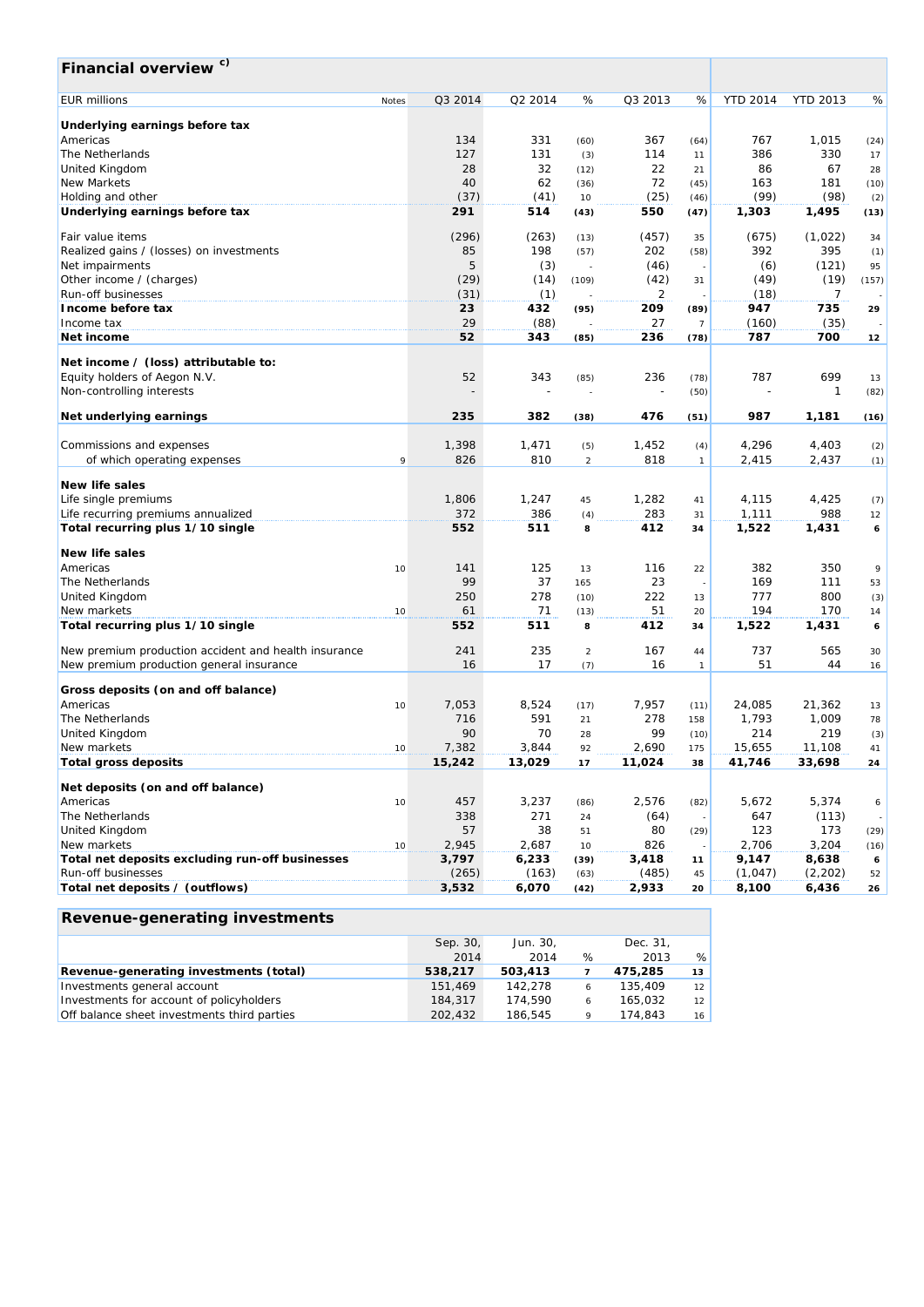|  | Financial overview, Q3 2014 geographically $^{\circ}\!$ |  |
|--|---------------------------------------------------------|--|
|--|---------------------------------------------------------|--|

|                                                       |          |             |         |            | Holding,     |       |
|-------------------------------------------------------|----------|-------------|---------|------------|--------------|-------|
|                                                       |          |             |         |            | other        |       |
|                                                       |          | The         | United  | <b>New</b> | activities & |       |
| <b>EUR</b> millions                                   | Americas | Netherlands | Kingdom | Markets    | eliminations | Total |
| Underlying earnings before tax by line of business    |          |             |         |            |              |       |
| Life                                                  | (178)    | 82          | 22      | (6)        |              | (79)  |
| Individual savings and retirement products            | 236      |             |         | (1)        |              | 236   |
| Pensions                                              | 73       | 40          | 5       |            |              | 120   |
| Non-life                                              |          |             |         |            |              |       |
| <b>Distribution</b>                                   |          | 5           |         |            |              | 5     |
| <b>Asset Management</b>                               |          |             |         | 33         |              | 33    |
| Other                                                 |          |             |         |            | (37)         | (37)  |
| Share in underlying earnings before tax of associates |          |             |         |            |              |       |
| Underlying earnings before tax                        | 134      | 127         | 28      | 40         | (37)         | 291   |
| Fair value items                                      | (159)    | (101)       |         |            | (36)         | (296) |
| Realized gains / (losses) on investments              | 14       | 52          | 10      | 8          |              | 85    |
| Net impairments                                       | 21       | (2)         |         | (14)       |              | 5     |
| Other income / (charges)                              | (27)     | (6)         | (10)    | 14         | (1)          | (29)  |
| Run-off businesses                                    | (31)     |             |         |            |              | (31)  |
| Income before tax                                     | (48)     | 70          | 27      | 48         | (74)         | 23    |
| Income tax                                            | 52       | (26)        | (2)     | (12)       | 17           | 29    |
| Net income                                            | 4        | 44          | 25      | 35         | (57)         | 52    |
| Net underlying earnings                               | 107      | 98          | 31      | 25         | (27)         | 235   |

# **Employee numbers**

|                                                                      | Sep. 30. | Dec. 31. |
|----------------------------------------------------------------------|----------|----------|
|                                                                      | 2014     | 2013     |
| <b>Employees</b>                                                     | 28,278   | 26.891   |
| of which agents                                                      | 5.466    | 4.753    |
| of which Aegon's share of employees in joint ventures and associates | 1.572    | 1.462    |
|                                                                      |          |          |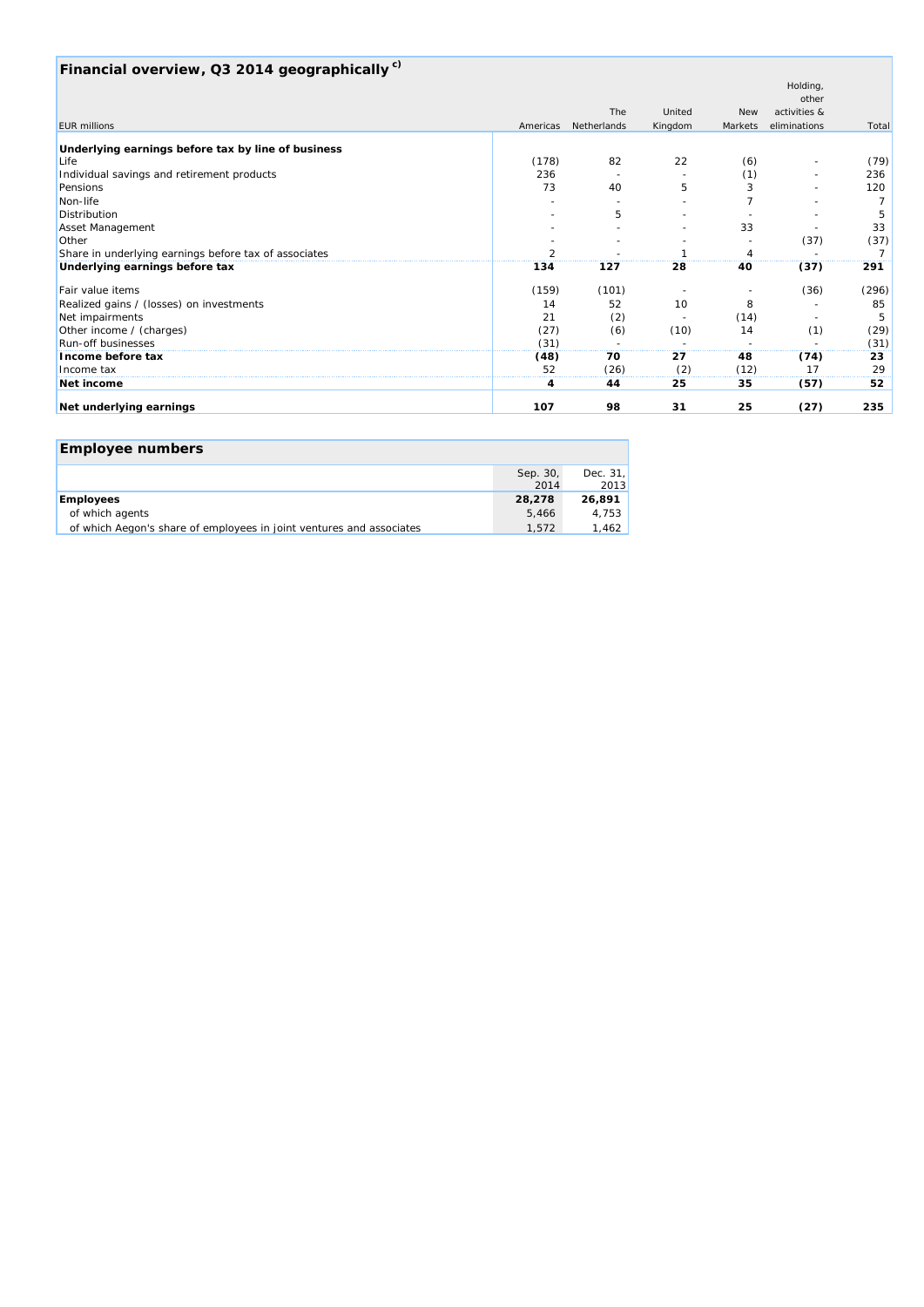| Americas <sup>c)</sup>                                          |       |                         |                          |                |                |               |                 |                 |              |
|-----------------------------------------------------------------|-------|-------------------------|--------------------------|----------------|----------------|---------------|-----------------|-----------------|--------------|
| <b>USD millions</b>                                             | Notes | Q3 2014                 | Q2 2014                  | %              | Q3 2013        | %             | <b>YTD 2014</b> | <b>YTD 2013</b> | %            |
| Underlying earnings before tax by line of business              |       |                         |                          |                |                |               |                 |                 |              |
| Life and protection                                             |       | (256)                   | 168                      |                | 218            |               | 54              | 572             | (91)         |
| <b>Fixed annuities</b>                                          |       | $\overline{7}$          | 52                       | (86)           | 47             | (84)          | 117             | 163             | (28)         |
| Variable annuities                                              |       | 298                     | 120                      | 147            | 123            | 139           | 527             | 313             | 67           |
| Retail mutual funds                                             |       | 13                      | 11                       | 16             | 9              | 42            | 36              | 21              | 66           |
| Individual savings and retirement products                      |       | 318                     | 184                      | 73             | 179            | 78            | 679             | 497             | 36           |
| Employer solutions & pensions                                   |       | 97                      | 92                       | 5              | 90             | 6             | 278             | 261             | 6            |
| Canada                                                          |       | 12                      | 10                       | 22             | (2)            |               | 26              | $\overline{2}$  |              |
| Latin America<br>Underlying earnings before tax                 |       | $\mathbf{1}$<br>172     | 454                      | (62)           | 2<br>487       | (32)<br>(65)  | 3<br>1,040      | 5<br>1,337      | (38)<br>(22) |
|                                                                 |       |                         |                          |                |                |               |                 |                 |              |
| Fair value items<br>Realized gains / (losses) on investments    |       | (213)<br>18             | (162)<br>70              | (31)           | (646)<br>8     | 67            | (442)<br>101    | (1, 155)<br>108 | 62           |
| Net impairments                                                 |       | 28                      | 21                       | (74)<br>37     | (22)           | 109           | 53              | (63)            | (7)          |
| Other income / (charges)                                        |       | (36)                    | (15)                     | (141)          | 119            |               | (47)            | 111             |              |
| Run- off businesses                                             |       | (43)                    | (1)                      |                | $\overline{2}$ |               | (25)            | 8               |              |
| Income before tax                                               |       | (73)                    | 367                      |                | (52)           | (40)          | 681             | 346             | 97           |
| Income tax                                                      |       | 73                      | (71)                     |                | 70             | 3             | (84)            | 13              |              |
| Net income                                                      |       | (1)                     | 296                      |                | 18             |               | 596             | 359             | 66           |
| Net underlying earnings                                         |       | 139                     | 318                      | (56)           | 368            | (62)          | 746             | 978             | (24)         |
| Commissions and expenses                                        |       | 1,036                   | 1,145                    | (10)           | 1,083          | (4)           | 3,291           | 3,286           | ×,           |
| of which operating expenses                                     |       | 464                     | 471                      | (2)            | 489            | (5)           | 1,388           | 1,431           | (3)          |
| New life sales                                                  | 10    |                         |                          |                |                |               |                 |                 |              |
| Life single premiums                                            |       | 85                      | 80                       | $\overline{7}$ | 30             | 177           | 231             | 94              | 145          |
| Life recurring premiums annualized                              |       | 180                     | 164                      | 10             | 151            | 19            | 495             | 452             | 10           |
| Total recurring plus 1/10 single                                |       | 188                     | 172                      | 9              | 154            | 22            | 518             | 461             | 12           |
| Life & protection                                               |       | 156                     | 144                      | 9              | 124            | 26            | 434             | 376             | 15           |
| Canada                                                          |       | 19                      | 18                       | $\sqrt{5}$     | 19             | ×,            | 53              | 52              | $\sqrt{3}$   |
| Latin America                                                   |       | 13                      | 10                       | 24             | 11             | 12            | 31              | 33              | (6)          |
| Total recurring plus 1/10 single                                |       | 188                     | 172                      | 9              | 154            | 22            | 518             | 461             | 12           |
| New premium production accident and health insurance            |       | 306                     | 309                      | (1)            | 201            | 53            | 953             | 672             | 42           |
| Gross deposits (on and off balance) by line of business         | 10    |                         |                          |                |                |               |                 |                 |              |
| Life & protection                                               |       | 3                       | $\overline{2}$           | 31             | 5              | (48)          | $\overline{7}$  | 8               | (15)         |
| <b>Fixed annuities</b>                                          |       | 84                      | 87                       | (4)            | 123            | (32)          | 243             | 448             | (46)         |
| Variable annuities                                              |       | 2,903                   | 2,475                    | 17             | 2,324          | 25            | 7,416           | 6,197           | 20           |
| Retail mutual funds                                             |       | 1,254                   | 953                      | 32             | 950            | 32            | 3,417           | 3,361           | $\sqrt{2}$   |
| Individual savings & retirement products                        |       | 4,241                   | 3,515                    | 21             | 3,397          | 25            | 11,075          | 10,006          | $1\sqrt{1}$  |
| Employer solutions & pensions                                   |       | 5,028                   | 8,141                    | (38)           | 7,094          | (29)          | 21,457          | 17,987          | 19           |
| Canada                                                          |       | 30                      | 27                       | 13             | 23             | 29            | 93              | 100             | (7)          |
| Latin America<br><b>Total gross deposits</b>                    |       | $\overline{4}$<br>9,305 | $\overline{4}$<br>11,689 | (18)<br>(20)   | 3<br>10,522    | (2)<br>(12)   | 13<br>32,645    | 14<br>28,115    | (10)<br>16   |
|                                                                 |       |                         |                          |                |                |               |                 |                 |              |
| Net deposits (on and off balance) by line of business           | 10    |                         |                          |                |                |               |                 |                 |              |
| Life & protection                                               |       | (17)                    | (9)                      | (80)           | (8)            | (114)         | (36)            | (30)            | (23)         |
| <b>Fixed annuities</b>                                          |       | (552)                   | (753)                    | 27             | (557)          | $\mathcal{I}$ | (1, 991)        | (1, 718)        | (16)         |
| Variable annuities                                              |       | 1,795                   | 1,349                    | 33             | 1,362          | 32            | 4,125           | 3,365           | 23           |
| Retail mutual funds<br>Individual savings & retirement products |       | 239<br>1,482            | 131<br>727               | 83<br>104      | 25<br>830      | 78            | 597<br>2,730    | 418<br>2,065    | 43<br>32     |
| Employer solutions & pensions                                   |       | (863)                   | 3,792                    |                | 2,655          |               | 5,213           | 5,299           | (2)          |
| Canada                                                          |       | (61)                    | (75)                     | 19             | (80)           | 25            | (225)           | (270)           | 17           |
| Latin America                                                   |       |                         | 3                        | (82)           | 3              | (80)          | 6               | 9               | (28)         |
| Total net deposits excluding run-off businesses                 |       | 541                     | 4,437                    | (88)           | 3,400          | (84)          | 7,688           | 7,073           | 9            |
| Run-off businesses                                              |       | (348)                   | (224)                    | (55)           | (644)          | 46            | (1, 420)        | (2,898)         | 51           |
| Total net deposits / (outflows)                                 |       | 193                     | 4,213                    | (95)           | 2,756          | (93)          | 6,268           | 4,175           | 50           |
|                                                                 |       |                         |                          |                |                |               |                 |                 |              |
| Revenue-generating investments                                  |       |                         |                          |                |                |               |                 |                 |              |

|                                             | Sep. 30. | Jun. 30. |     | Dec. 31. |                |
|---------------------------------------------|----------|----------|-----|----------|----------------|
|                                             | 2014     | 2014     | %   | 2013     | %              |
| Revenue-generating investments (total)      | 381.991  | 384,172  | (1) | 363,262  | 5              |
| Investments general account                 | 106.231  | 106.717  |     | 104.425  | $\overline{2}$ |
| Investments for account of policyholders    | 109.572  | 109.867  |     | 103.659  | 6              |
| Off balance sheet investments third parties | 166.188  | 167.588  | (1) | 155.179  |                |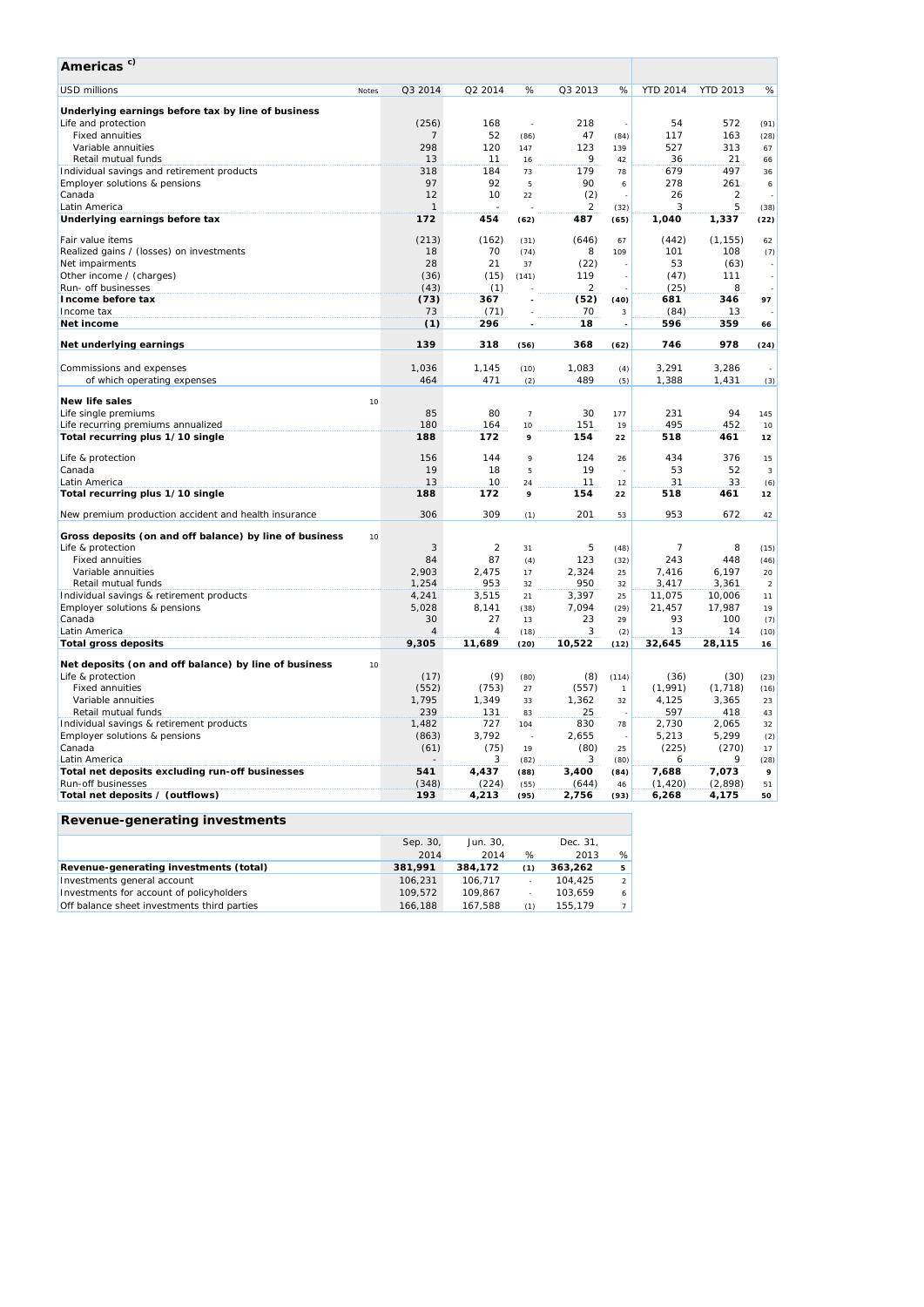| The Netherlands <sup>c)</sup>                           |              |              |         |      |         |                |                 |                 |                |
|---------------------------------------------------------|--------------|--------------|---------|------|---------|----------------|-----------------|-----------------|----------------|
| <b>EUR</b> millions                                     | <b>Notes</b> | Q3 2014      | Q2 2014 | %    | Q3 2013 | %              | <b>YTD 2014</b> | <b>YTD 2013</b> | %              |
| Underlying earnings before tax by line of business      |              |              |         |      |         |                |                 |                 |                |
| Life and Savings                                        |              | 82           | 78      | 5    | 60      | 40             | 234             | 189             | 24             |
| Pensions                                                |              | 40           | 45      | (12) | 55      | (28)           | 135             | 141             | (4)            |
| Non-life                                                |              |              | 3       | ÷.   | (3)     | 93             | 4               | (14)            | $\sim$         |
| Distribution                                            |              | 5            | 3       | 48   | 2       | 118            | 13              | 12              | $\overline{a}$ |
| Share in underlying earnings before tax of associates   |              |              | 1       |      |         |                | 1               | $\overline{c}$  | (58)           |
| Underlying earnings before tax                          |              | 127          | 131     | (3)  | 114     | 11             | 386             | 330             | 17             |
| Fair value items                                        |              | (101)        | (132)   | 23   | 37      |                | (268)           | (72)            | ×.             |
| Realized gains / (losses) on investments                |              | 52           | 47      | 11   | 190     | (72)           | 183             | 276             | (34)           |
| Net impairments                                         |              | (2)          | (3)     | 15   | (13)    | 81             | (7)             | (35)            | 81             |
| Other income / (charges)                                |              | (6)          | (5)     | (20) | (2)     | (92)           | (14)            | (29)            | 53             |
| Income before tax                                       |              | 70           | 39      | 81   | 326     | (78)           | 281             | 470             | (40)           |
| Income tax                                              |              | (26)         | (7)     |      | (94)    | 72             | (62)            | (115)           | 46             |
| Net income                                              |              | 44           | 32      | 37   | 232     | (81)           | 219             | 355             | (38)           |
| Net underlying earnings                                 |              | 98           | 101     | (4)  | 86      | 12             | 300             | 255             | $17$           |
| Commissions and expenses                                |              | 249          | 264     | (6)  | 238     | $\overline{4}$ | 766             | 740             | $\overline{4}$ |
| of which operating expenses                             |              | 195          | 194     | ÷.   | 182     | $\overline{7}$ | 575             | 542             | 6              |
| <b>New life sales</b>                                   |              |              |         |      |         |                |                 |                 |                |
| Life single premiums                                    |              | 984          | 316     |      | 192     |                | 1,560           | 927             | 68             |
| Life recurring premiums annualized                      |              | $\mathbf{1}$ | 6       | (87) | 3       | (75)           | 13              | 18              | (29)           |
| Total recurring plus 1/10 single                        |              | 99           | 37      | 165  | 23      |                | 169             | 111             | 53             |
| Life and Savings                                        |              | 6            | 10      | (41) | 8       | (24)           | 27              | 32              | (14)           |
| Pensions                                                |              | 93           | 28      |      | 15      |                | 141             | 79              | 80             |
| Total recurring plus 1/10 single                        |              | 99           | 37      | 165  | 23      |                | 169             | 111             | 53             |
| New premium production accident and health insurance    |              | $\mathbf{1}$ | 2       | (42) | 5       | (73)           | 8               | 22              | (65)           |
| New premium production general insurance                |              | 6            | 6       | (12) | 6       | $\sim$         | 20              | 20              | (1)            |
| Gross deposits (on and off balance) by line of business |              |              |         |      |         |                |                 |                 |                |
| Life and Savings                                        |              | 698          | 556     | 25   | 278     | 151            | 1,740           | 1,009           | 73             |
| Pensions                                                |              | 18           | 35      | (48) |         |                | 53              |                 |                |
| <b>Total gross deposits</b>                             |              | 716          | 591     | 21   | 278     | 158            | 1,793           | 1,009           | 78             |
| Net deposits (on and off balance) by line of business   |              |              |         |      |         |                |                 |                 |                |
| Life and Savings                                        |              | 319          | 237     | 35   | (64)    |                | 594             | (113)           |                |
| Pensions                                                |              | 18           | 35      | (48) |         |                | 53              |                 |                |
| Total net deposits / (outflows)                         |              | 338          | 271     | 24   | (64)    |                | 647             | (113)           |                |

# **Revenue-generating investments**

|                                             | Sep. 30, | Jun. 30. |                | Dec. 31. |                 |
|---------------------------------------------|----------|----------|----------------|----------|-----------------|
|                                             | 2014     | 2014     | %              | 2013     | %               |
| Revenue-generating investments (total)      | 79,305   | 76.730   | 3              | 71.993   | 10              |
| Investments general account                 | 50.190   | 48.389   | $\overline{4}$ | 45.354   | 11 <sup>1</sup> |
| Investments for account of policyholders    | 28.188   | 27.422   | 3              | 25.646   | 10 <sup>1</sup> |
| Off balance sheet investments third parties | 927      | 920      |                | 994      | (7)             |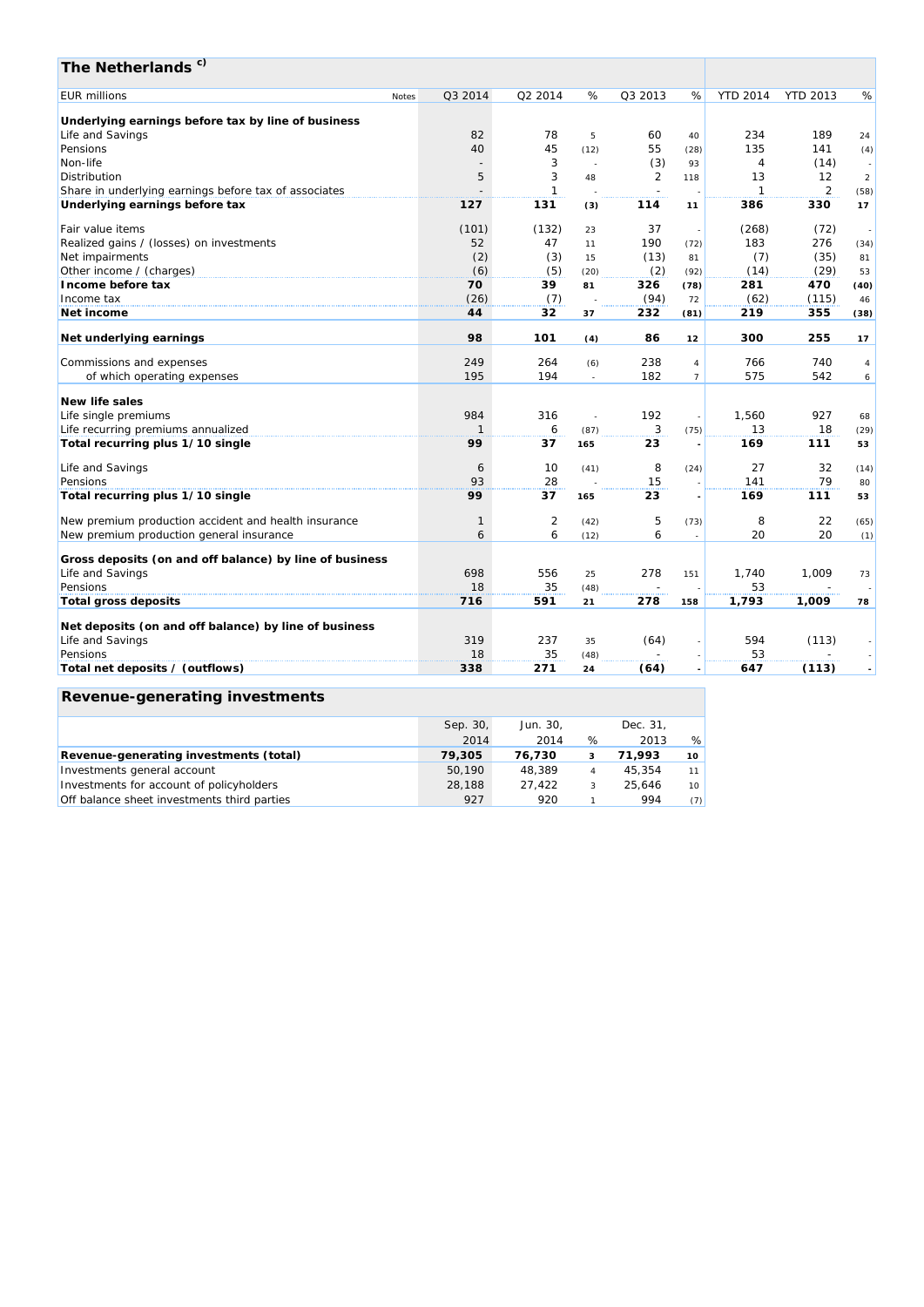| United Kingdom <sup>c)</sup>                                 |                |                          |            |          |                     |                 |                 |              |
|--------------------------------------------------------------|----------------|--------------------------|------------|----------|---------------------|-----------------|-----------------|--------------|
| <b>GBP</b> millions<br>Notes                                 | Q3 2014        | Q2 2014                  | %          | Q3 2013  | %                   | <b>YTD 2014</b> | <b>YTD 2013</b> | %            |
| Underlying earnings before tax by line of business           |                |                          |            |          |                     |                 |                 |              |
| Life                                                         | 18             | 21                       | (17)       | 17       | $\sqrt{5}$          | 56              | 58              | (2)          |
| Pensions                                                     | $\overline{4}$ | 4                        | (2)        | 2        | 55                  | 14              | $\mathbf{1}$    |              |
| Distribution                                                 |                |                          |            |          |                     |                 | (2)             |              |
| Underlying earnings before tax                               | 22             | 26                       | (15)       | 19       | 13                  | 70              | 57              | 22           |
| Fair value items                                             |                | (11)                     |            | (6)      |                     | (13)            | (9)             | (46)         |
| Realized gains / (losses) on investments                     | $\overline{7}$ | 80                       | (92)       | 8        | (15)                | 100             | 32              |              |
| Net impairments                                              |                | $\overline{\phantom{a}}$ |            | (11)     |                     | ÷.              | (24)            | 99           |
| Other income / (charges)<br>5                                | (8)            | $\mathbf{1}$             |            | (1)      |                     | (10)            | (40)            | 76           |
| Income before tax                                            | 21             | 96                       | (78)       | 9        | 118                 | 147             | 16              |              |
| Income tax attributable to policyholder return               | (5)            | (11)                     | 49         | (8)      | 28                  | (21)            | (12)            | (73)         |
| Income before income tax on shareholders return              | 15             | 85                       | (82)       | 1        |                     | 126             | 4               |              |
| Income tax on shareholders return                            | $\overline{4}$ | (12)                     |            | 55       | (92)                | (10)            | 60              |              |
| Net income                                                   | 20             | 73                       | (73)       | 56       | (65)                | 116             | 64              | 81           |
| Net underlying earnings                                      | 25             | 27                       | (7)        | 70       | (64)                | 73              | 108             | (33)         |
| Commissions and expenses                                     | 148            | 143                      | $\sqrt{3}$ | 147      | $\boldsymbol{\eta}$ | 435             | 484             | (10)         |
| of which operating expenses                                  | 83             | 77                       | 8          | 78       | 6                   | 237             | 244             | (3)          |
|                                                              |                |                          |            |          |                     |                 |                 |              |
| <b>New life sales</b><br>6                                   |                |                          |            |          |                     |                 |                 |              |
| Life single premiums                                         | 387            | 453                      | (15)       | 796      | (51)                | 1,294           | 2,529           | (49)         |
| Life recurring premiums annualized                           | 160            | 181                      | (12)       | 110      | 45                  | 502             | 428             | 17           |
| Total recurring plus 1/10 single                             | 199            | 226                      | (12)       | 190      | 5                   | 631             | 681             | (7)          |
| Life                                                         | 13             | 13                       | $\sim$     | 15       | (11)                | 40              | 45              | (10)         |
| Pensions                                                     | 185            | 213                      | (13)       | 175      | 6                   | 591             | 636             | (7)          |
| Total recurring plus 1/10 single                             | 199            | 226                      | (12)       | 190      | 5                   | 631             | 681             | (7)          |
| New premium production accident and health insurance         |                |                          |            |          |                     | 1               |                 |              |
| Gross deposits (on and off balance) by line of business      |                |                          |            |          |                     |                 |                 |              |
| Variable annuities                                           |                |                          |            |          |                     |                 | $\overline{2}$  |              |
| Savings                                                      | 72             | 57                       | 25         | 86       | (16)                | 173             | 185             | (6)          |
| <b>Total gross deposits</b>                                  | 72             | 57                       | 25         | 86       | (16)                | 173             | 187             | (7)          |
|                                                              |                |                          |            |          |                     |                 |                 |              |
| Net deposits (on and off balance) by line of business        |                |                          |            |          |                     |                 |                 |              |
| Variable annuities                                           | (16)<br>62     | (21)                     | 21         | (10)     | (52)                | (54)            | (28)            | (92)         |
| Savings<br>Total net deposits / (outflows)                   | 46             | 51<br>31                 | 20<br>48   | 78<br>68 | (21)<br>(33)        | 153<br>99       | 175<br>147      | (13)<br>(32) |
|                                                              |                |                          |            |          |                     |                 |                 |              |
| Platform assets under administration (balance end of period) | 2,350          | 1,935                    | 21         | 950      | 147                 | 2,350           | 950             | 147          |
| Revenue-generating investments                               |                |                          |            |          |                     |                 |                 |              |
|                                                              | Sep. 30,       | Jun. 30                  |            | Dec. 31, |                     |                 |                 |              |

|                                             | Sep. 30. | Jun. 30. |    | Dec. 31. |      |
|---------------------------------------------|----------|----------|----|----------|------|
|                                             | 2014     | 2014     | %  | 2013     | $\%$ |
| Revenue-generating investments (total)      | 58,912   | 58,046   |    | 57.277   | 3    |
| Investments general account                 | 9.872    | 9.485    |    | 8.938    | 10   |
| Investments for account of policyholders    | 48.650   | 48.229   |    | 48.101   |      |
| Off balance sheet investments third parties | 391      | 331      | 18 | 239      | 63   |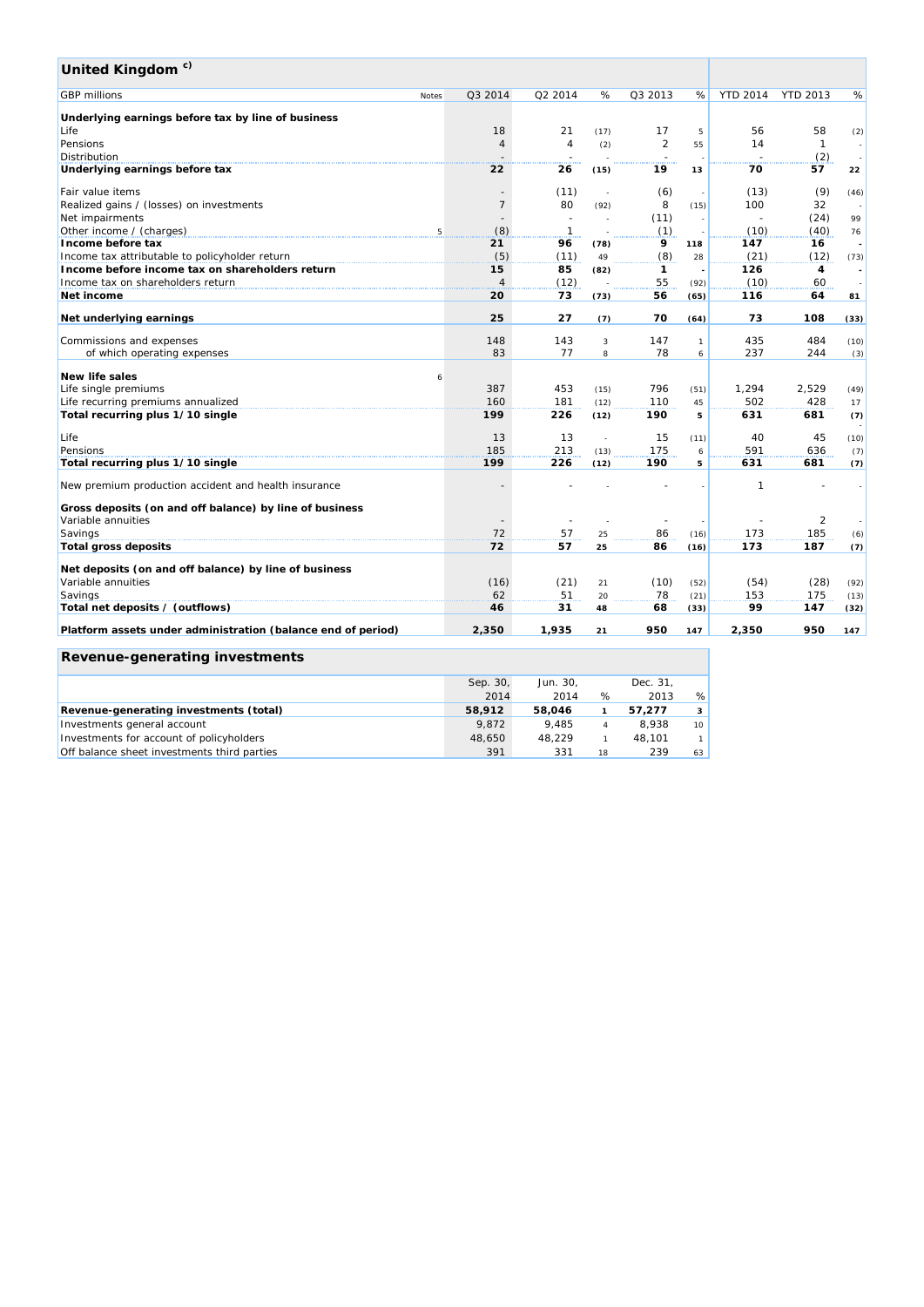| New Markets <sup>c)</sup>                            |                |                |                |                |                        |                 |                 |               |
|------------------------------------------------------|----------------|----------------|----------------|----------------|------------------------|-----------------|-----------------|---------------|
| <b>EUR</b> millions<br>Notes                         | Q3 2014        | Q2 2014        | %              | Q3 2013        | %                      | <b>YTD 2014</b> | <b>YTD 2013</b> | %             |
| Underlying earnings before tax                       |                |                |                |                |                        |                 |                 |               |
| Central Eastern Europe                               | 16             | 19             | (15)           | 17             | (8)                    | 53              | 42              | 24            |
| Asia                                                 | (19)           | 6              |                | 25             |                        | (13)            | 36              |               |
| Spain & France                                       | $\overline{7}$ | 9              | (21)           | 5              | 35                     | 26              | 26              | $\mathcal{I}$ |
| Variable Annuities Europe                            | 3              | 3              | (24)           | $\mathbf{1}$   |                        | $\overline{7}$  | 4               | 84            |
| Aegon Asset Management                               | 33             | 25             | 32             | 24             | 39                     | 89              | 73              | 23            |
| Underlying earnings before tax                       | 40             | 62             | (36)           | 72             | (45)                   | 163             | 181             | (10)          |
| Fair value items                                     |                | $\mathbf{1}$   | ×.             | (12)           | 99                     | 8               | (23)            |               |
| Realized gains / (losses) on investments             | 8              | $\mathfrak{D}$ | ÷              | (4)            |                        | 12              | (1)             |               |
| Net impairments                                      | (14)           | (15)           | $\overline{7}$ | (4)            |                        | (38)            | (10)            | $\sim$        |
| Other income / (charges)                             | 14             | $\mathbf{1}$   |                | (124)          |                        | 13              | (22)            |               |
| Income before tax                                    | 48             | 51             | (6)            | (72)           | ٠                      | 157             | 125             | 25            |
| Income tax                                           | (12)           | (16)           | 23             | 7              |                        | (44)            | (21)            | (110)         |
| Net income                                           | 35             | 35             | $\overline{a}$ | (65)           | $\overline{a}$         | 113             | 104             | 8             |
| Net income / (loss) attributable to:                 |                |                |                |                |                        |                 |                 |               |
| Equity holders of Aegon N.V.                         | 35             | 35             | $\it 7$        | (65)           |                        | 113             | 103             | 9             |
| Non-controlling interests                            | ٠              |                |                | $\overline{a}$ | (50)                   |                 | $\mathcal{I}$   | (82)          |
| Net underlying earnings                              | 25             | 44             | (43)           | 46             | (46)                   | 114             | 120             | (5)           |
| Commissions and expenses                             | 226            | 240            | (6)            | 272            | (17)                   | 699             | 739             | (6)           |
| of which operating expenses                          | 166            | 163            | $\overline{a}$ | 162            | $\overline{a}$         | 485             | 480             | $\mathcal{I}$ |
|                                                      |                |                |                |                |                        |                 |                 |               |
| New life sales<br>10                                 |                |                |                |                |                        |                 |                 |               |
| Life single premiums                                 | 269            | 317            | (15)           | 133            | 102                    | 791             | 455             | 74            |
| Life recurring premiums annualized                   | 34             | 39             | (12)           | 37             | (9)                    | 115             | 124             | (8)           |
| Total recurring plus 1/10 single                     | 61             | 71             | (13)           | 51             | 20                     | 194             | 170             | 14            |
| Life                                                 | 60             | 70             | (14)           | 50             | 21                     | 190             | 167             | 14            |
| Associates                                           | 1              | 1              | 90             | $\mathbf{1}$   | 15                     | 4               | 3               | 29            |
| Total recurring plus 1/10 single                     | 61             | 71             | (13)           | 51             | 20                     | 194             | 170             | 14            |
| Central Eastern Europe                               | 25             | 25             | (2)            | 25             | (2)                    | 74              | 79              | (7)           |
| Asia                                                 | 27             | 32             | (14)           | 14             | 88                     | 85              | 51              | 65            |
| Spain & France                                       | 9              | 14             | (32)           | 12             | (17)                   | 36              | 40              | (9)           |
| Total recurring plus 1/10 single                     | 61             | 71             | (13)           | 51             | 20                     | 194             | 170             | 14            |
|                                                      |                |                |                |                |                        |                 |                 |               |
| New premium production accident and health insurance | 8<br>10        | 8<br>11        | 10             | 10<br>10       | (18)<br>$\overline{a}$ | 25<br>31        | 32<br>24        | (22)          |
| New premium production general insurance             |                |                | (4)            |                |                        |                 |                 | 30            |
| Gross deposits (on and off balance)<br>10            |                |                |                |                |                        |                 |                 |               |
| Central Eastern Europe                               | 46             | 57             | (18)           | 75             | (38)                   | 161             | 189             | (15)          |
| Asia                                                 | 120            | 114            | 6              | 169            | (28)                   | 373             | 424             | (12)          |
| Spain & France                                       | 8              | 1              | J.             |                |                        | 10              | 8               | 10            |
| Variable Annuities Europe                            | 125            | 87             | 43             | 103            | 21                     | 297             | 335             | (11)          |
| Aegon Asset Management                               | 7,083          | 3,585          | 98             | 2,343          |                        | 14,815          | 10,152          | 46            |
| <b>Total gross deposits</b>                          | 7,382          | 3,844          | 92             | 2,690          | 175                    | 15,655          | 11,108          | 41            |
| Net deposits (on and off balance)<br>10              |                |                |                |                |                        |                 |                 |               |
| Central Eastern Europe                               | 24             | 41             | (42)           | 59             | (59)                   | (1, 429)        | 63              |               |
| Asia                                                 | 113            | 108            | $\sqrt{5}$     | 162            | (30)                   | 353             | 384             | (8)           |
| Spain & France                                       |                | (1)            | 54             | ÷,             | 66                     | (2)             | (6)             | 65            |
| Variable Annuities Europe                            | 30             | (14)           |                | $\mathbf{1}$   |                        |                 | (15)            | 99            |
| Aegon Asset Management                               | 2,778          | 2,552          | 9              | 604            | ٠                      | 3,784           | 2,778           | 36            |
| Total net deposits / (outflows)                      | 2,945          | 2,687          | 10             | 826            | $\overline{a}$         | 2,706           | 3,204           | (16)          |
| Revenue-generating investments                       |                |                |                |                |                        |                 |                 |               |

| Sep. 30, | Jun. 30. |                | Dec. 31. |      |
|----------|----------|----------------|----------|------|
| 2014     | 2014     | %              | 2013     | $\%$ |
| 80.749   | 73,446   | 10             | 70.705   | 14   |
| 4.327    | 3.923    | 10             | 3.396    | 27   |
| 6.969    | 6.710    | $\overline{4}$ | 6.357    | 10   |
| 69.453   | 62.813   | 11             | 60.951   | 14   |
|          |          |                |          |      |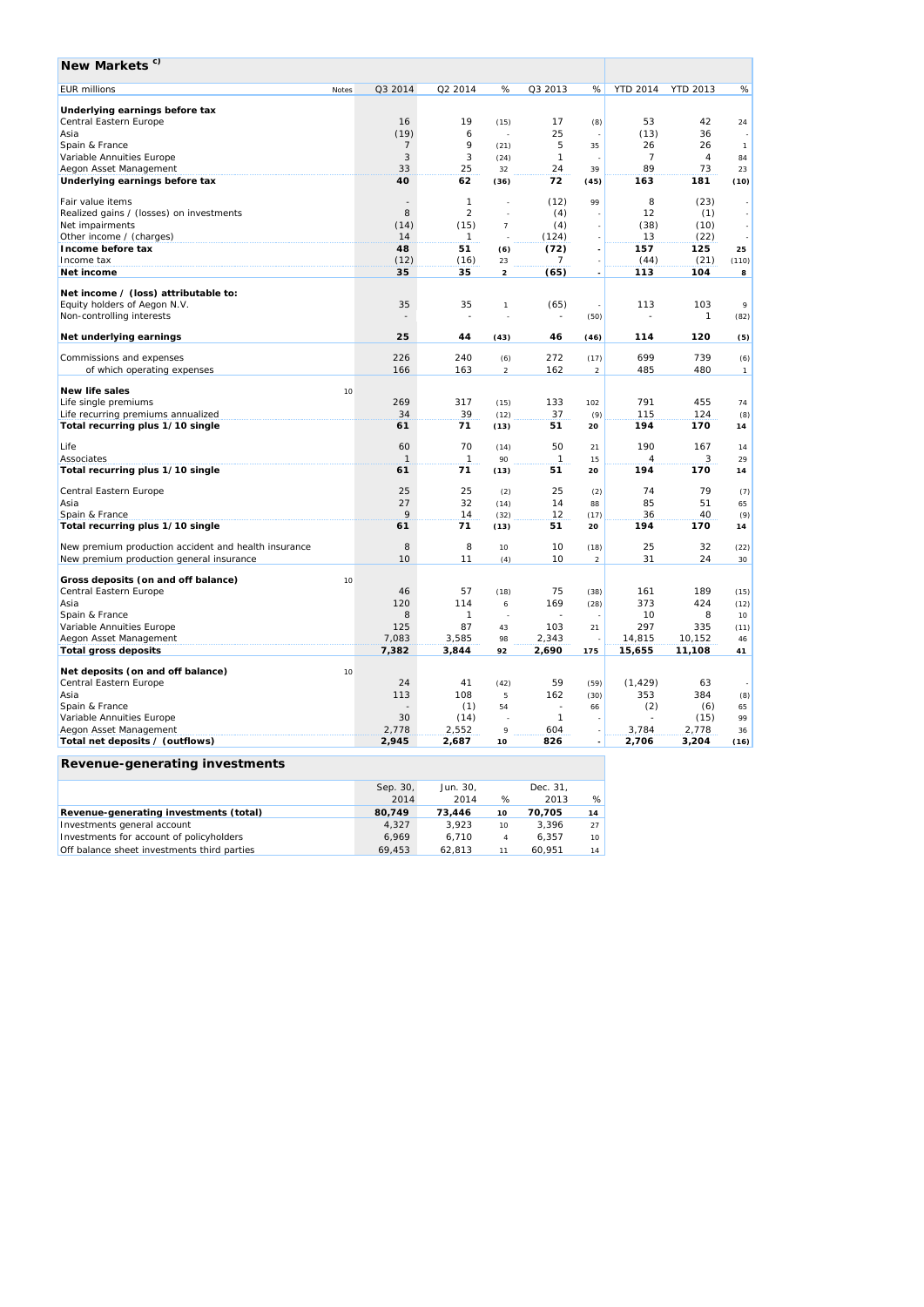| Market consistent value of new business |         |                   |              |         |      |                 |                 |      |
|-----------------------------------------|---------|-------------------|--------------|---------|------|-----------------|-----------------|------|
|                                         |         |                   | <b>MCVNB</b> |         |      |                 | <b>MCVNB</b>    |      |
| EUR millions, after tax                 | Q3 2014 | 02 2014           | %            | Q3 2013 | %    | <b>YTD 2014</b> | <b>YTD 2013</b> | %    |
|                                         |         |                   |              |         |      |                 |                 |      |
| Americas                                | 136     | 134               |              | 177     | (23) | 422             | 386             |      |
| The Netherlands                         | 35      | 60                | (43)         | 70      | (51) | 134             | 207             | (35) |
| United Kingdom                          | (5)     | $\left( 2\right)$ |              |         |      | (6)             | 53              |      |
| New Markets                             | 27      | っっ                | (3)          |         |      | 86              | 73              | 18   |
| Total                                   | 192     | 221               | (13)         | 285     | (33) | 636             | 719             | (12) |

| <b>Modeled new business: APE</b> |              |         |            |                         |         |            |                         |                 |                 |  |
|----------------------------------|--------------|---------|------------|-------------------------|---------|------------|-------------------------|-----------------|-----------------|--|
|                                  |              |         |            | <b>Premium business</b> |         |            | <b>Premium business</b> |                 |                 |  |
|                                  |              |         | <b>APE</b> |                         |         | <b>APE</b> |                         |                 |                 |  |
| <b>EUR</b> millions              | <b>Notes</b> | Q3 2014 | Q2 2014    | %                       | Q3 2013 | %          | <b>YTD 2014</b>         | <b>YTD 2013</b> | %               |  |
|                                  |              |         |            |                         |         |            |                         |                 |                 |  |
| Americas                         |              | 367     | 347        | 6                       | 264     | 39         | 1.072                   | 848             | 26              |  |
| The Netherlands                  |              | 129     | 62         | 106                     | 45      | 184        | 272                     | 208             | 31              |  |
| United Kingdom                   |              | 251     | 278        | (10)                    | 205     | 22         | 778                     | 785             | (1)             |  |
| New Markets                      |              | 121     | 130        | (7)                     | 95<br>. | 26         | 368                     | 296             | 24              |  |
| Total                            |              | 867     | 817        |                         | 609     | 42         | 2.490                   | 2.137           | 17 <sub>2</sub> |  |

## **Modeled new business: Deposits**

|                     | <b>Deposit business</b> |                          |                 |         |     |                          |                 |      |  |
|---------------------|-------------------------|--------------------------|-----------------|---------|-----|--------------------------|-----------------|------|--|
|                     |                         |                          | <b>Deposits</b> |         |     |                          | <b>Deposits</b> |      |  |
| <b>EUR</b> millions | <b>Notes</b><br>Q3 2014 | Q2 2014                  | %               | Q3 2013 | %   | <b>YTD 2014</b>          | YTD 2013        | %    |  |
|                     |                         |                          |                 |         |     |                          |                 |      |  |
| Americas            | 6.607                   | 4.693                    | 41              | 7.050   | (6) | 16.321                   | 17.075          | (4)  |  |
| United Kingdom      |                         | $\overline{\phantom{a}}$ |                 | $\sim$  |     | $\overline{\phantom{a}}$ |                 |      |  |
| New Markets         | 251                     | 204                      | 23              | 273     | (8) | 680                      | 754             | (10) |  |
| Total               | 6,858                   | 4,897                    | 40              | 7,323   | (6) | 17,001                   | 17,831          | (5)  |  |

т

| MCVNB/PVNBP summary   |              |              |                         |                         |                      |                 |                         |                         |                       |
|-----------------------|--------------|--------------|-------------------------|-------------------------|----------------------|-----------------|-------------------------|-------------------------|-----------------------|
|                       |              |              | <b>Premium business</b> |                         |                      |                 | <b>Premium business</b> |                         |                       |
|                       |              | <b>MCVNB</b> | <b>PVNBP</b>            | MCVNB /<br><b>PVNBP</b> | MCVNB/<br><b>APE</b> | <b>MCVNB</b>    | <b>PVNBP</b>            | MCVNB /<br><b>PVNBP</b> | <b>MCVNB</b><br>/ APE |
| <b>EUR</b> millions   | <b>Notes</b> | Q3 2014      |                         | %                       | %                    | <b>YTD 2014</b> |                         | %                       | %                     |
|                       | 8            |              |                         |                         |                      |                 |                         |                         |                       |
| Americas              |              | 65           | 1.769                   | 3.7                     | 17.8                 | 209             | 4.982                   | 4.2                     | 19.5                  |
| The Netherlands       |              | 40           | 2.638                   | 1.5                     | 30.7                 | 152             | 6.173                   | 2.5                     | 55.9                  |
| <b>United Kingdom</b> |              | (5)          | 1.719                   | (0.3)                   | (2.1)                | (6)             | 5.088                   | (0.1)                   | (0.7)                 |
| <b>New Markets</b>    |              | 26           | 1.082                   | 2.4                     | 21.3                 | 81              | 3.300                   | 2.5                     | 22.0                  |
| Total                 |              | 125          | 7.208                   | 1.7                     | 14.4                 | 437             | 19,543                  | 2.2                     | 17.5                  |

|                     |              |              | <b>Deposit business</b> |               |          |              |                 |              |          |
|---------------------|--------------|--------------|-------------------------|---------------|----------|--------------|-----------------|--------------|----------|
|                     |              | <b>MCVNB</b> |                         | PVNBP MCVNB / | MCVNB /  | <b>MCVNB</b> | <b>PVNBP</b>    | MCVNB /      | MCVNB /  |
|                     |              |              |                         | <b>PVNBP</b>  | Deposits |              |                 | <b>PVNBP</b> | Deposits |
| <b>EUR</b> millions | <b>Notes</b> | Q3 2014      |                         | %             | %        |              | <b>YTD 2014</b> | %            | %        |
|                     | 8            |              |                         |               |          |              |                 |              |          |
| Americas            |              | 71           | 11,397                  | 0.6           | 1.1      | 213          | 25.999          | 0.8          | 1.3      |
| The Netherlands     |              | (5)          | 117                     | (4.2)         | $\sim$   | (18)         | 419             | (4.4)        |          |
| New Markets         |              |              | 284                     | 0.3           | 0.4      |              | 780             | 0.6          | 0.7      |
| Total               |              | 67           | 11,798                  | 0.6           | 0.1      | 199          | 27,198          | 0.7          | 1.2      |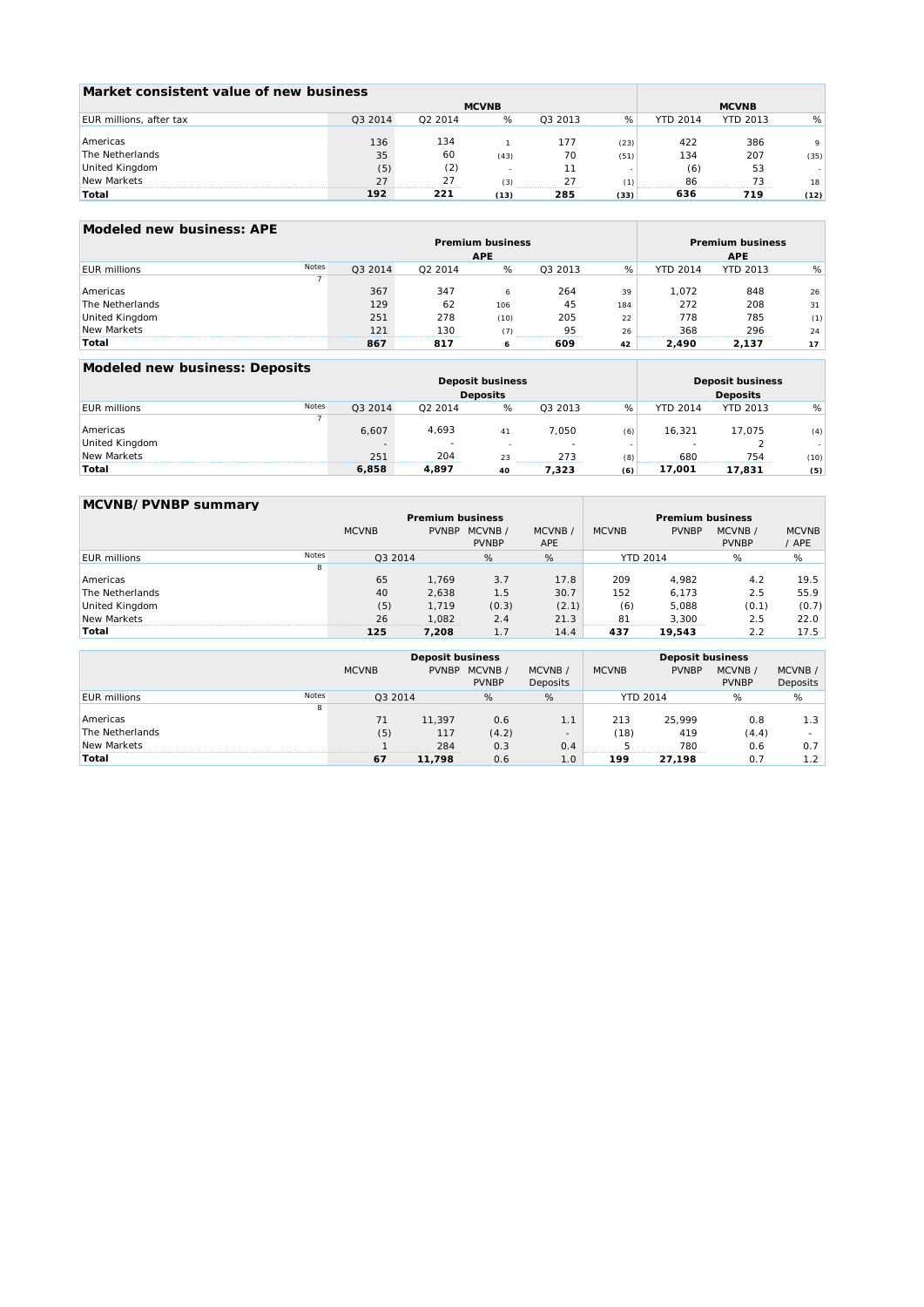#### **Notes:**

1) For segment reporting purposes underlying earnings before tax, net underlying earnings, commissions and expenses, operating expenses, income tax (including joint ventures (jv's) and associated companies), income before tax (including jv's and associated companies) and market consistent value of new business are calculated by consolidating on a proportionate basis the revenues and expenses of Aegon's joint ventures and Aegon's associates. Aegon believes that these non-IFRS measures provide meaningful information about the underlying results of Aegon's business, including insight into the financial measures that Aegon's senior management uses in managing the business. Among other things, Aegon's senior management is compensated based in part on Aegon's results against targets using the non-IFRS measures presented here. While other insurers in Aegon's peer group present substantially similar non-IFRS measures, the non-IFRS measures presented in this document may nevertheless differ from the non-IFRS measures presented by other insurers. There is no standardized meaning to these measures under IFRS or any other recognized set of accounting standards. Readers are cautioned to consider carefully the different ways in which Aegon and its peers present similar information before comparing them.

Aegon believes the non-IFRS measures shown herein, when read together with Aegon's reported IFRS financial statements, provide meaningful supplemental information for the investing public to evaluate Aegon's business after eliminating the impact of current IFRS accounting policies for financial instruments and insurance contracts, which embed a number of accounting policy alternatives that companies may select in presenting their results (i.e. companies can use different local GAAPs to measure the insurance contract liability) and that can make the comparability from period to period difficult.

For a definition of underlying earnings and the reconciliation from underlying earnings before tax to income before tax, being the most comparable IFRS measure, reference is made to Note 3 "Segment information" of Aegon's condensed consolidated interim

- 2) Sales is defined as new recurring premiums plus 1/10 of single premiums plus 1/10 of gross deposits plus new premium production accident and health plus new premium production general insurance.
- 3) The present value, at point of sale, of all cashflows for new business written during the reporting period, calculated using approximate point of sale economics assumptions. Market consistent value of new business is calculated using a risk neutral approach, ignoring the investment returns expected to be earned in the future in excess of risk free rates (swap curves), with the exeption of an allowance for liquidity premium. The market consistent value of new business is calculated on a post tax basis, after allowing for the time value financial options and guarentees, a market value margin for non-hedgeable financial and non-financial risks and the costs of non-hedgeable stranded capital.
- 4) Return on equity is a ratio using a non-GAAP measure and is calculated by dividing the net underlying earnings after cost of leverage by the average shareholders' equity excluding the preferred shares, the revaluation reserve and the reserves related to defined benefit plans
- 5) Included in other income/(charges) are charges made to policyholders with respect to income tax in the United Kingdom.
- 6) Includes production on investment contracts without a discretionary participation feature of which the proceeds are not recognized as revenues but are directly added to Aegon's investment contract liabilities.
- 7)  $APE = recurring premium + 1/10 single premium$ .
- 8) PVNBP: Present value of new business premiums (PVNBP) is the premiums for the new business sold during the reporting period, projected using assumptions and projection periods that are consistent with those used to calculate the market consistent value of new business, discounted back to point of sale using the swap curve (plus liquidity premium where applicable).
- 9) Reconciliation of operating expenses, used for segment reporting, to Aegon's IFRS based operating expenses.

| Operating expenses in earnings release            | 826 | 2,415            |
|---------------------------------------------------|-----|------------------|
| Operating expenses related to jy's and associates | 31  | 86               |
| <b>Operating expenses for IFRS reporting</b>      | 795 | 2,328            |
| Administrative expenses                           | 286 | 838              |
| Employee expenses                                 | 508 | 1,490            |
|                                                   |     | Q3 2014 YTD 2014 |

<sup>10)</sup> New life sales, gross deposits and net deposits data include results from Aegon's joint ventures and Aegon's associates in consolidated on a proportionate basis.

- 11) Operational free cash flows reflect the sum of the return on free surplus, earnings on in-force business, release of required surplus on in-force business reduced by new business first year strain and required surplus on new business. Operational free cash flows is defined as the capital generated in a local operating unit measured as the change in the local binding capital metric for that period and after investments in new business. Operational free cash flow is a non-IFRS financial measure that should not be confused with cash flow from operations or any other cash flow measure calculated in accordance with IFRS. Management believes that operational free cash flows provides meaningful information to investors regarding capital generated on a net basis by Aegon's operating subsidiaries that may be available at the holding company. Because elements of operational free cash flows are calculated in accordance with local solvency requirements rather than in accordance with any recognized body of accounting principles, there is no IFRS financial measure that is directly comparable to operational free cash flows.
- a) The calculation of the IGD (Insurance Group Directive) capital surplus and ratio are based on Solvency I capital requirements on IFRS for entities within the EU (Pillar 1 for Aegon UK), and local regulatory solvency measurements for non-EU entities. Specifically, required capital for the life insurance companies in the US is calculated as two times the upper end of the Company Action Level range (200%) as applied by the National Association of Insurance Commissioners in the US. The calculation of the IGD ratio excludes the available and required capital of the UK With-Profit funds. In the UK solvency surplus calculation the local regulator only allows the available capital number of the With-Profit funds included in overall local available capital to be equal to the amount of With-Profit funds' required capital.

b) The results in this release are unaudited.

c) 2013 comparative figures have been enhanced with the impacts of voluntary accounting policies changes related to the deferral of policy acquisition costs and longevity reserving in the Nederlands which are effective January 1, 2014 as announced on January 22, 2014.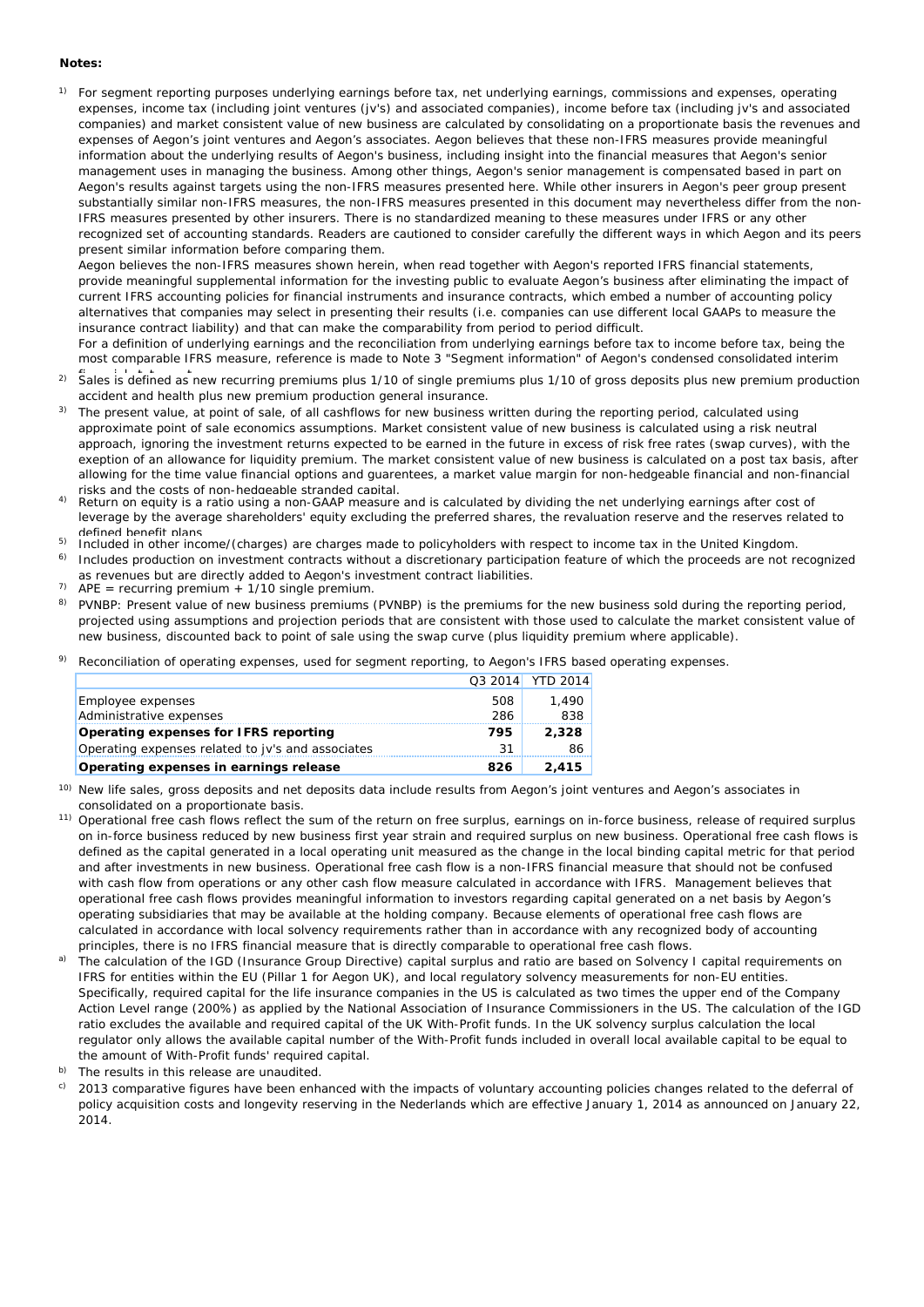## **Currencies**

Income statement items: average rate 1 EUR = USD 1.3554 (2013: USD 1.3161). Income statement items: average rate 1 EUR = GBP 0.8120 (2013: GBP 0.8512). Balance sheet items: closing rate 1 EUR = USD 1.2633 (2013: USD 1.3537; year-end 2013: USD 1.3780). Balance sheet items: closing rate 1 EUR = GBP 0.7792 (2013: GBP 0.8359; year-end 2013: GBP 0.8320).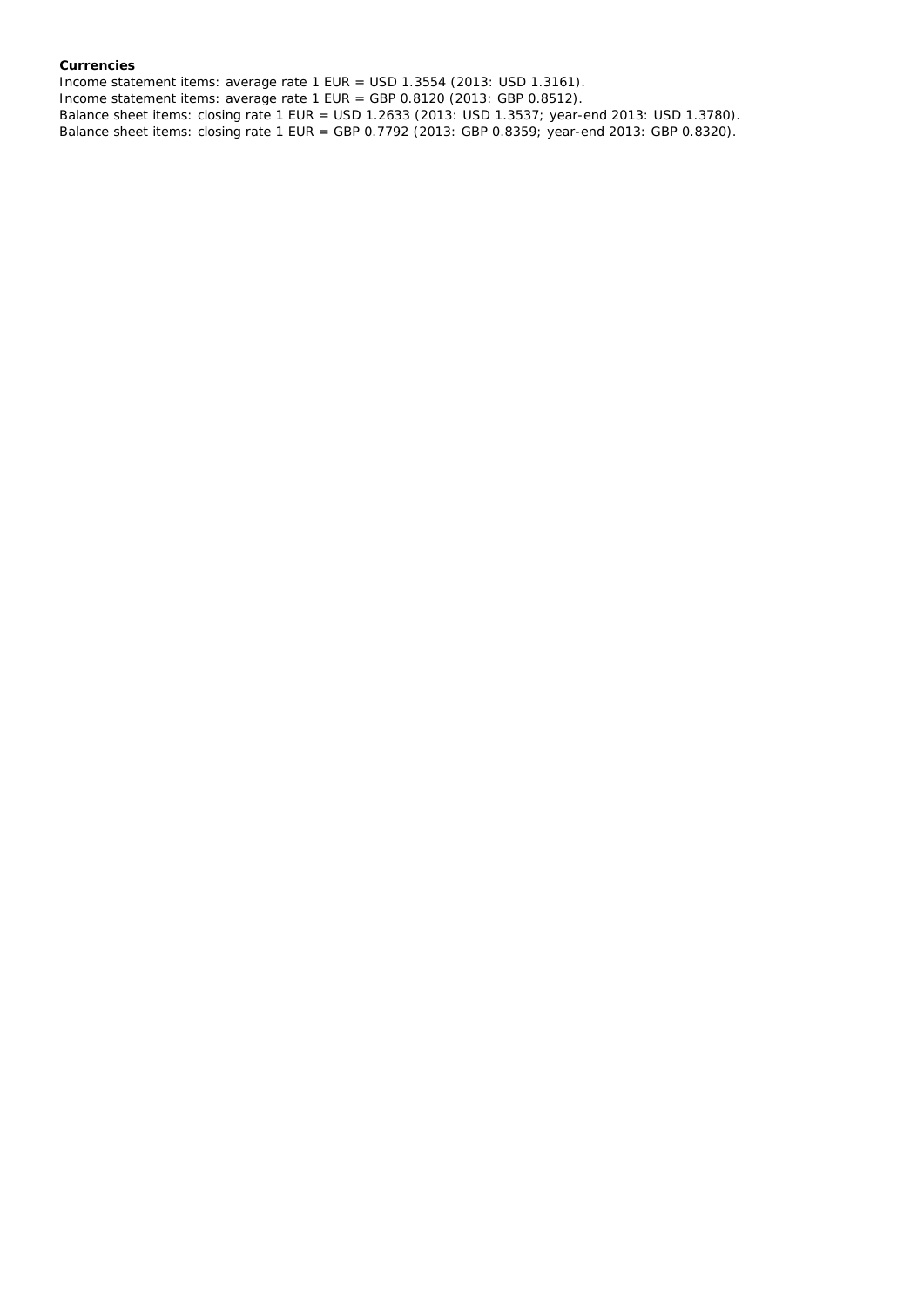| Kerncijfers                             |       |                   |       |          |       |         |         |       |
|-----------------------------------------|-------|-------------------|-------|----------|-------|---------|---------|-------|
| bedragen in EUR miljoenen               |       | Kw3 2014 Kw2 2014 | %     | Kw3 2013 | %     | 9M 2014 | 9M 2013 | %     |
| Onderliggend resultaat voor belastingen | 291   | 514               | $-43$ | 550      | $-47$ | 1.303   | 1,495   | $-13$ |
| Nettowinst                              | 52    | 343               | $-85$ | 236      | $-78$ | 787     | 700     | 12    |
| Verkoop                                 | 2,333 | 2.066             | 13    | 1.697    | 38    | 6.485   | 5,410   | 20    |
| Marktconforme waarde nieuwe productie   | 192   | 221               | $-13$ | 285      | $-33$ | 636     | 719     | $-12$ |
| Rendement op eigen vermogen             | 5.0%  | 8.8%              | $-44$ | 11.0%    | $-55$ | 7.2%    | 8.8%    | $-18$ |